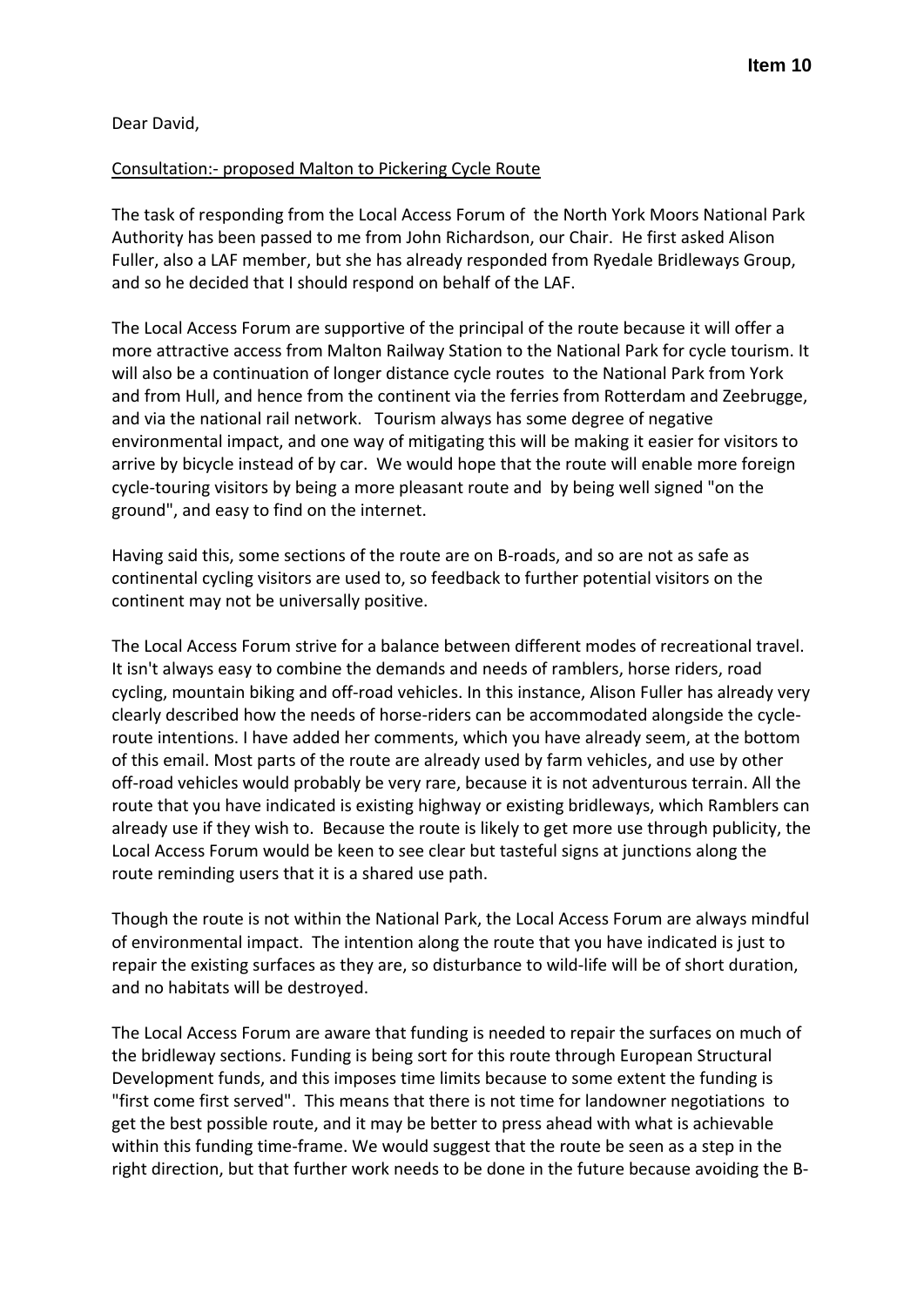roads would make the route safer for horse-riders and cyclists, particularly family groups or novices of both horse-riders or cyclists. Another aspect to this is that promotion of the route will be hampered by the B-road sections, so the positive impacts for environment and local economy will not be fully felt.

Thank you for consulting the Local Access Forum about this route, and we hope that the combined responses to the consultation give sound footings for a successful bid for the necessary funding. I have added Alison Fullers comments as an appendix below. I know that Ryedale Cycle Forum will also be responding.

Yours sincerely,

Helen Gundry,

On behalf of the Local Access Forum, North York Moors National Park Authority. The Old Vicarage, Helmsley, North Yorkshire YO62 5BP

Appendix 1, by Alison Fuller

Ryedale Bridleways Group supports this proposal but has the following comments:

1. on the bridleways that are to be upgraded to make it easier to cycle on we have no objection so long as the improvements are not to the detriment of horse riders. By this we mean that there be no change to the existing surface type; if it is tarmac, repairs can be made in tarmac but we ask that Stone Mastic Asphalt is not used. This is slippery for horses and may in deed also be for cycles. An existing stone surface must not be tarmaced. The bridleway is not to be fenced in as this creates an additional hazard to riders as there would be less room for a cycle and horse to pass.

2. any additional signing on a bridleway e.g. the blue Sustrans signs must not obscure the legal bridleway sign. If there is no bridleway sign from the tarmac road (which is required by law) we ask that you contact NYCC Rights of Way department to have such erected. This is to ensure that cyclists know that it is a bridleway and certain specific laws apply e.g. a cyclist must give way to a horse rider or walker.

3. where a new on-road cycleway is to be created we ask that the siting of such takes into account the verge alongside the road. The cycleway should be nearest the road leaving the grass verge furthest away from the road. The on road cycleway must not be fenced in for the reasons given in point 1.

4. If a new on‐road cycle route is to be created that would take up all or the majority of the verge we ask that this is made multi‐user and that the surface is not tarmac; crushed stone is fine. This is to ensure that riders are not disadvantaged by being forced to ride on the road where previously there was a verge.